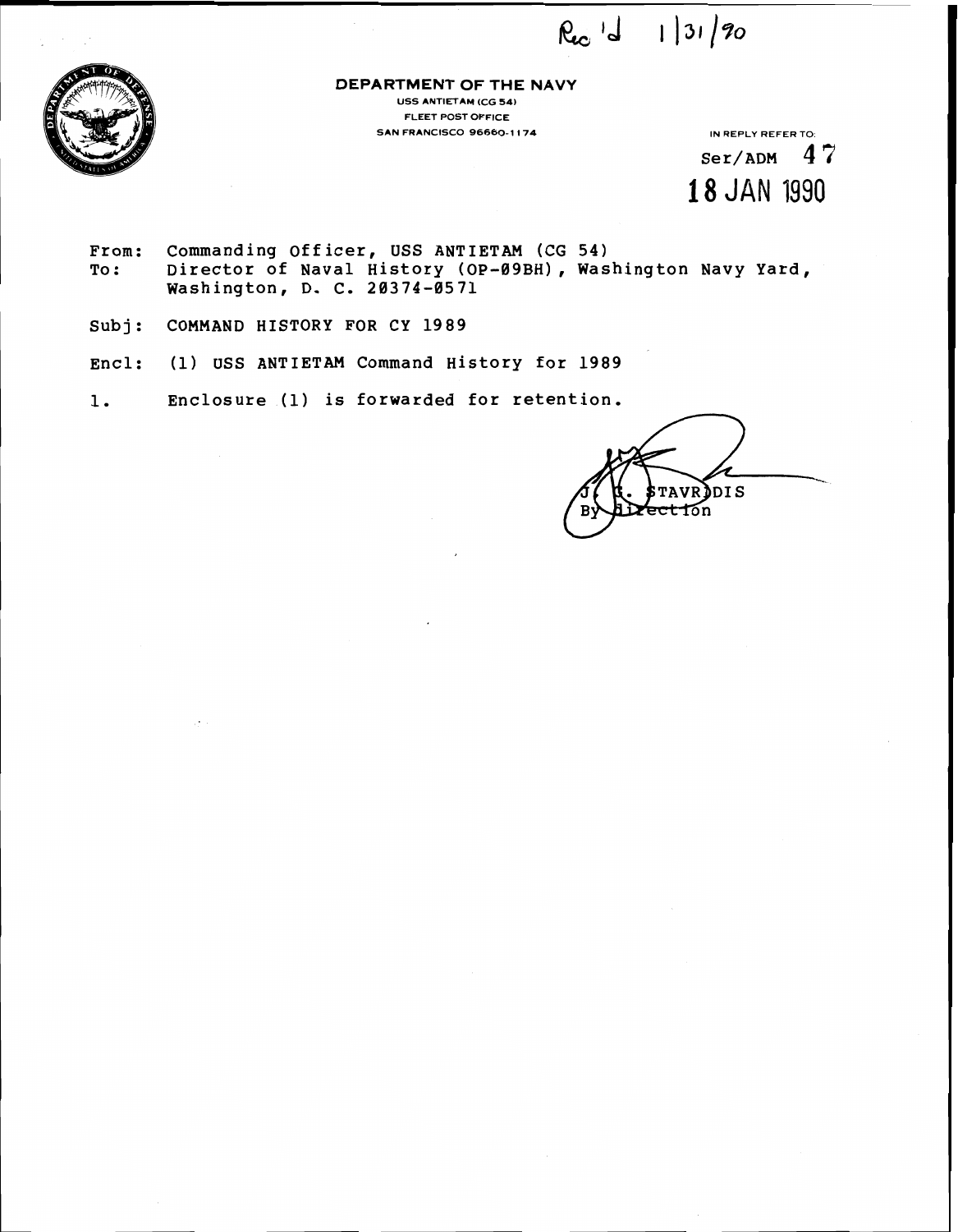## Mission - ANTI-AIR WARFARE ANTI-SURFACE WARFARE ANTI-SUEMARINE WARFARE STRIKE WARFARE

Equipped with the AN/SPY-1A phased array radar, the AEGIS Combat System, and the Mk 41 Vertical Launch System firing the **SM-2** Blk I1 missile, ANTIETAM is the Navy's premier Anti-Air Warfare (AAW) platform. Combined with the four Large Screen Displays of the AEGIS Display System, a vast array of comnunications systems, automatic status boards, and seventeen **NTDS** consoles, all coordinated by the AEGIS Combat System, the Comnand and Control functions are second to none and are more than able to support any Battle Group Warfare Comnander. Backing up this superb AAW capability, ANTIETAM is equipped with the AN/SQS-53A sonar, the state-of-the-art AN/SQR-19 Towed Array Sonar, and the LAMPS Mk I11 helicopter. This gives her an unmatched ability to perform both long and short range  $ASW$ . Two  $5" / 54$ guns with the highly accurate Mk 86 Gun Fire Control System provide a powerful anti-surface warfare threat. Finally, the combination of the Harpoon and Tomahawk Weapons System complete the picture with the ability to take the fight to our "over-the-horizon" enemies. Truly a multi-warfare ship!

#### COMMAND COMPOSITION AND ORGANIZATION

Comnander-in Chief, U.S. Pacific Fleet

Administrative Comnander, Naval Surface Force, U.S. Pacific Fleet

Comnander, Naval Surface Group, Long Beach CA

Operational Comnander, Third Fleet

Commander, Task Group Three Zero Pt Eight, Three Zero Pt Six, and Three Zero Pt Four

Operational (deployed)

Comnander, Seventh Fleet

Comnander, Task Force Seven Zero, and Comnander, Amphibious Task Force Seven Six Zero

> Comnander, Task Group Seven Zero Pt Two, Seven Zero Pt Four, Seven Zero Pt Six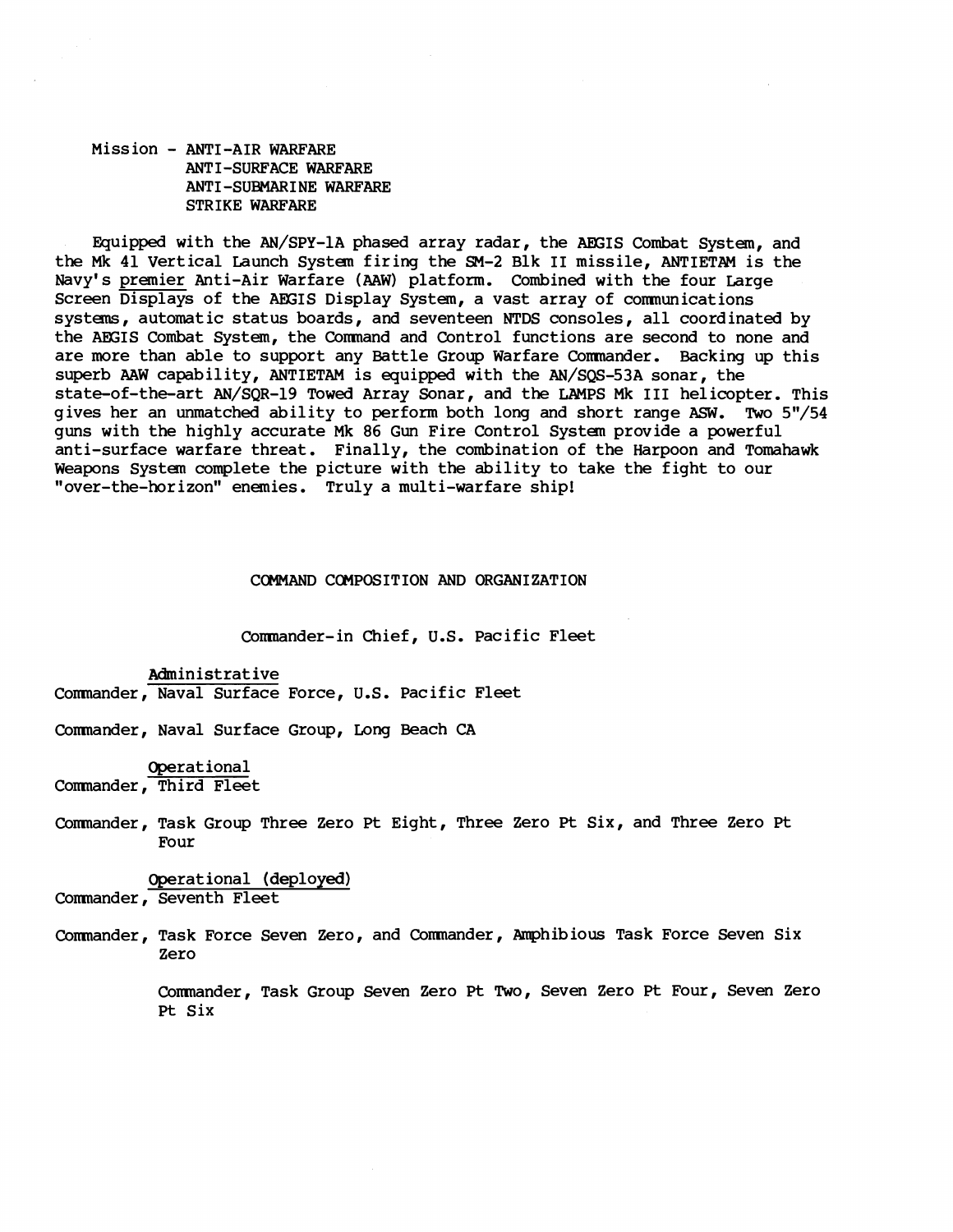**As** of 31 December 1989:

Commanding Officer CAPT Lawrence E. Eddingfield

Executive Officer LCDR James G. Stavr idis

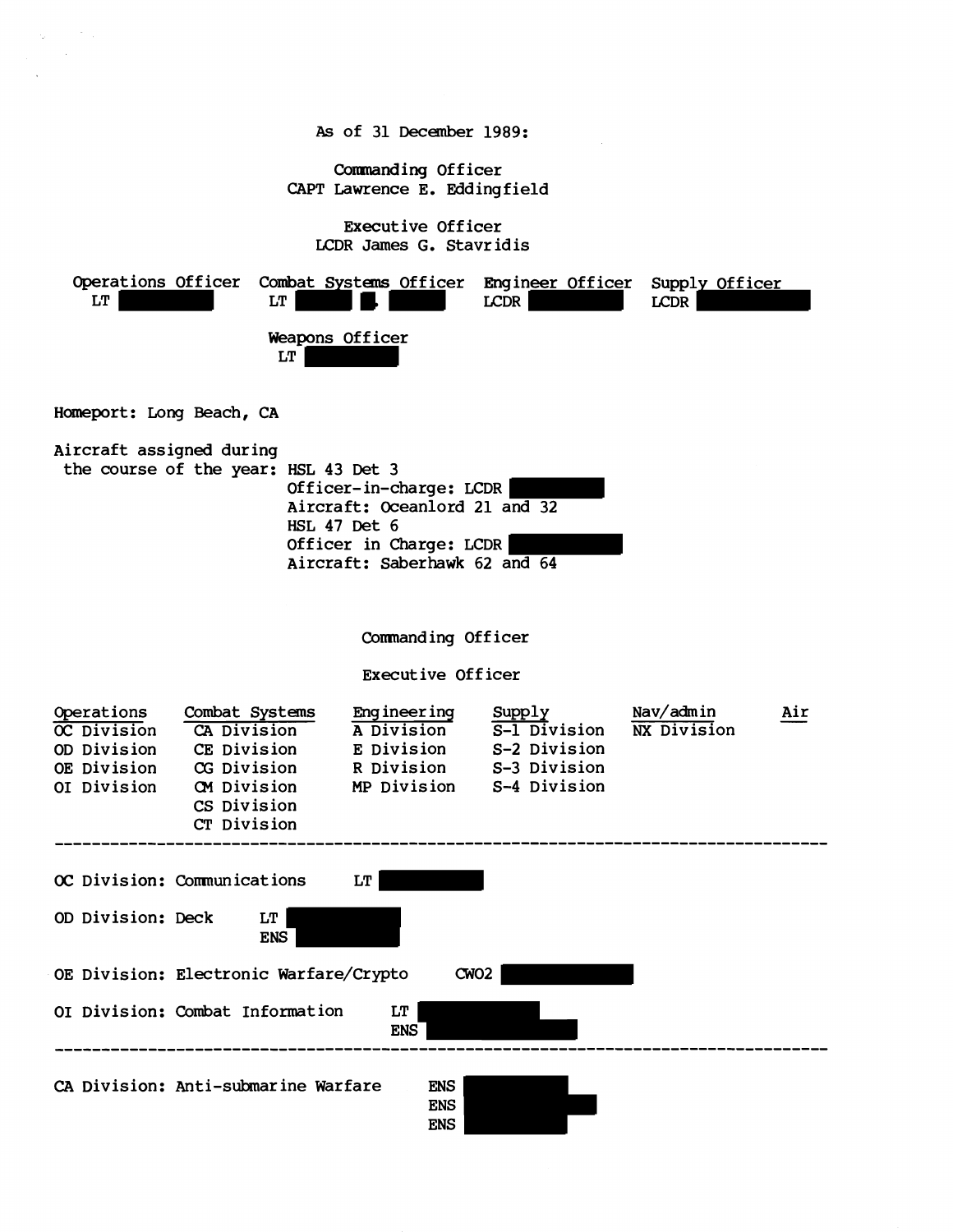| CE Division: Electronic Repair/Radars<br>LT                    |
|----------------------------------------------------------------|
| CG Division: Gunnery/Harpoon LTJG                              |
| CM Division: SPY-1A radar/Fire control/Computers/Display<br>LT |
| CS Division: Systems Test/IC Systems<br><b>LTJG</b>            |
| CT Division: Tomahawk/VLS<br><b>LT</b><br><b>LTJG</b>          |
| A Division: Auxilaries<br><b>ENS</b><br><b>ENS</b>             |
| E Division: Electrical<br>CWO2                                 |
| R Division: Repair/Damage Control<br>LTJG                      |
| MP Division: Main Propulsion<br>LT<br><b>ENS</b>               |
| S-1 Division: Stores<br>LCDR                                   |
| S-2 Division: Food Service<br>LCDR                             |
| S-3 Division: Ship's Service<br><b>ENS</b>                     |
| S-4 Division: Disbursing<br><b>ENS</b>                         |

 $\label{eq:2.1} \frac{1}{\sqrt{2}}\int_{\mathbb{R}^3}\frac{1}{\sqrt{2}}\left(\frac{1}{\sqrt{2}}\right)^2\frac{1}{\sqrt{2}}\left(\frac{1}{\sqrt{2}}\right)^2\frac{1}{\sqrt{2}}\left(\frac{1}{\sqrt{2}}\right)^2\frac{1}{\sqrt{2}}\left(\frac{1}{\sqrt{2}}\right)^2.$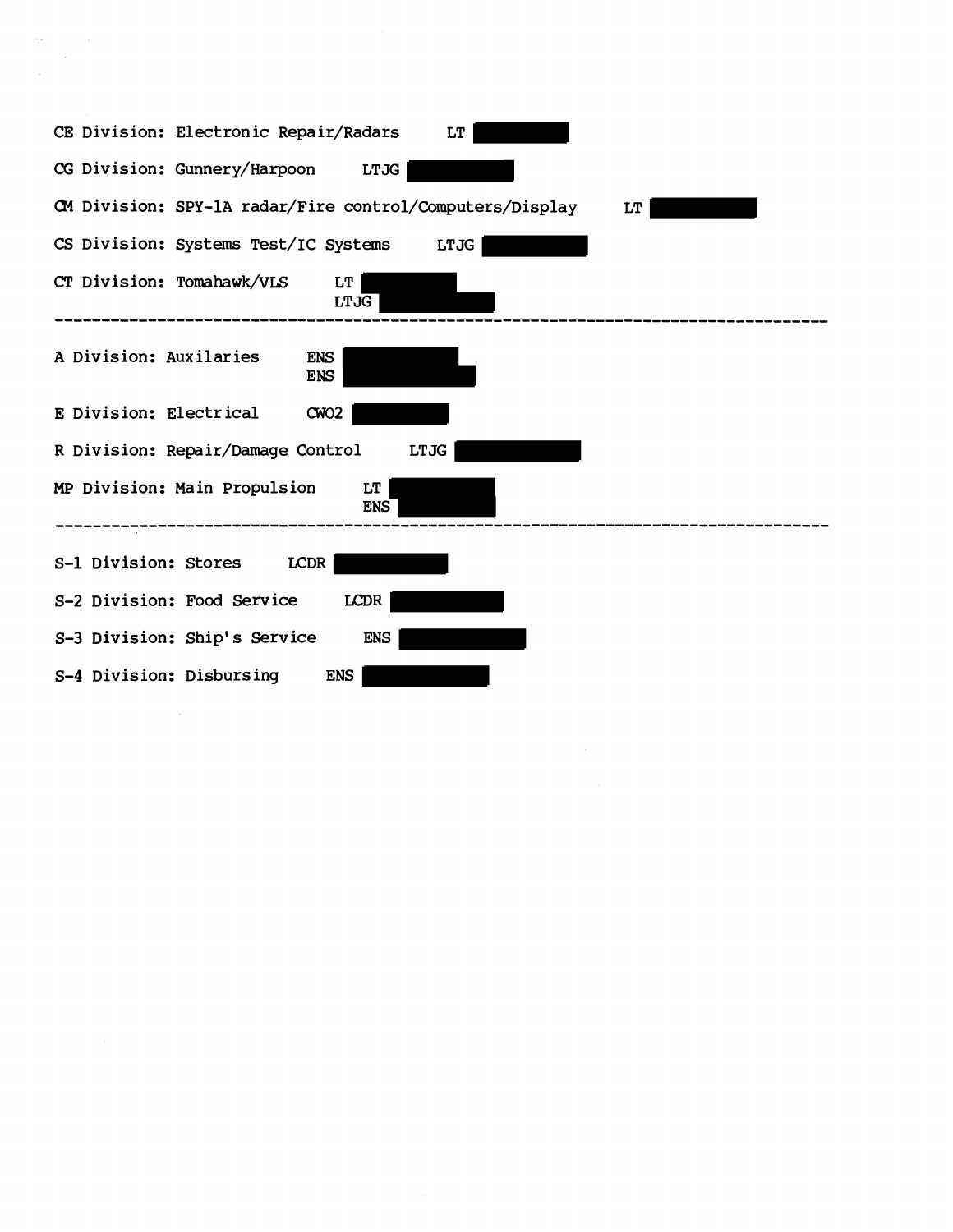# CHRONOLOGY

 $\sim 10^{-1}$ 

 $\mathcal{L}_{\text{max}}$ 

|                                                          | <b>CHRONOLOGY</b>                                                                              |  |  |  |  |
|----------------------------------------------------------|------------------------------------------------------------------------------------------------|--|--|--|--|
| <b>DATE</b><br>$\varnothing$ 1 Jan – $\varnothing$ 5 Jan | <b>EVENT</b><br>Inport, Singapore                                                              |  |  |  |  |
| 10 Jan                                                   | Wog Day. ANTIETAM crosses the equator at 085 <sup>0</sup> 54' East                             |  |  |  |  |
| 11 Jan - 14 Jan                                          | Selex Week in the Indian Ocean                                                                 |  |  |  |  |
| $22$ Jan - $23$ Jan                                      | Sea Siam Ex w/Royal Thai Navy                                                                  |  |  |  |  |
| $24$ Jan - $26$ Jan                                      | Inport, Pattaya Beach, Thailand                                                                |  |  |  |  |
| 30 Jan                                                   | Visit by Commander, Seventh Fleet, VADM Mauz, and<br>Distinguished Visitors in South China Sea |  |  |  |  |
| $31$ Jan - 3 Feb                                         | Inport, Hong Kong                                                                              |  |  |  |  |
| 04 Feb                                                   | EncounterEx vs USS MIDWAY                                                                      |  |  |  |  |
| 06 Feb - 07 Feb                                          | Inport, Subic Bay, Republic of the Philipines                                                  |  |  |  |  |
| $07$ Feb - 21 Feb                                        | TransitEx to Pearl Harbor via San Bernadino Straits                                            |  |  |  |  |
| $17$ Feb                                                 | Safety Standown                                                                                |  |  |  |  |
| $21$ Feb - $22$ Feb                                      | Inport, Pearl Harbor, HI (embark Tigers)                                                       |  |  |  |  |
| 23 Feb $-$ 02 Mar                                        | Transit back to CONUS w/ Tigers                                                                |  |  |  |  |
| 02 Mar                                                   | Arrive Long Beach, CA                                                                          |  |  |  |  |
| $02$ Mar - $03$ Apr                                      | Post deployment standown                                                                       |  |  |  |  |
| 04 Apr                                                   | Weapons onload/offload, North Island NAS                                                       |  |  |  |  |
| 05 Apr - 07 Apr                                          | Training visit, San Diego, CA                                                                  |  |  |  |  |
| 7 April                                                  | Aviation Assist Visit/ Aviation Readiness Evaluation                                           |  |  |  |  |
| 12 Apr - 15 Apr                                          | Enroute, San Francisco, CA                                                                     |  |  |  |  |
| 15 Apr - 17 Apr                                          | Inport, San Francisco, CA                                                                      |  |  |  |  |
| 17 Apr - 21 Apr                                          | SQQ-89 Team Trainer                                                                            |  |  |  |  |
| 24 Apr                                                   | CNO's Ship-Helicopter Safety Award                                                             |  |  |  |  |
| 25 Apr                                                   | SRBOC Certification                                                                            |  |  |  |  |
| 04 May - 05 May                                          | Supply Management Assessment                                                                   |  |  |  |  |
| 08 May - 12 May                                          | Intermediate Engineering Readiness Assessment                                                  |  |  |  |  |
| 15 May - 17 May                                          | 3M Inspection                                                                                  |  |  |  |  |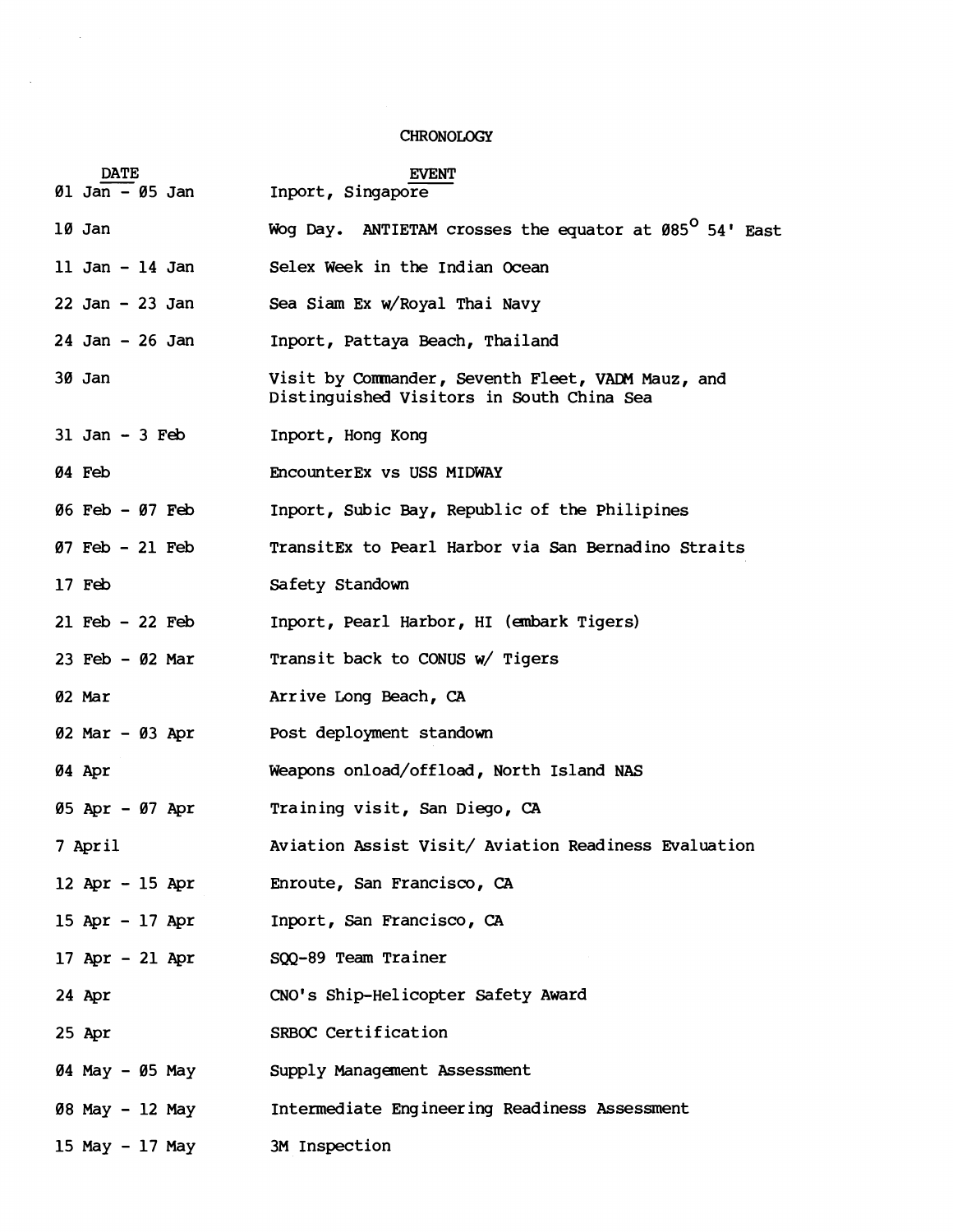| 19 May - 20 May                   | Tomahawk Material Recertification                                                                              |  |  |  |  |
|-----------------------------------|----------------------------------------------------------------------------------------------------------------|--|--|--|--|
| 22 May - 25 May                   | Command Inspection                                                                                             |  |  |  |  |
| 22 May                            | CMS Inspection                                                                                                 |  |  |  |  |
| 26 May                            | Change of Command                                                                                              |  |  |  |  |
| 01 Jun                            | Safety Standown                                                                                                |  |  |  |  |
| 05 Jun - 16 Jun                   | READIEX 89-3A                                                                                                  |  |  |  |  |
| $26$ Jun - $28$ Jun               | Nuclear Weapons Assist Team                                                                                    |  |  |  |  |
| $29$ Jun                          | Underway for "Bars to Stars" familiarization                                                                   |  |  |  |  |
| $30$ Jun                          | End of 18 month Competitive cycle                                                                              |  |  |  |  |
| 06 Jul - 07 Jul                   | Scientists at Sea, SOAR Range                                                                                  |  |  |  |  |
| $22$ Jul                          | Dependant's Day Cruise                                                                                         |  |  |  |  |
| $24$ Jul - $26$ Jul               | Short Notice Nuclear Technical Proficiency Inspection                                                          |  |  |  |  |
| $27$ Jul                          | Weapons Onload, Seal Beach                                                                                     |  |  |  |  |
| 28 Jul - 01 Aug                   | Transit to Seattle                                                                                             |  |  |  |  |
| 01 Aug - 06 Aug                   | Inport, Seattle for SeaFair 89                                                                                 |  |  |  |  |
| $07$ Aug $-14$ Aug                | READIEX 89-3B and CNO Project OTL-58                                                                           |  |  |  |  |
| 14 Aug $-$ 14 Sep                 | Predeployment Standown                                                                                         |  |  |  |  |
| 28 Aug                            | Shipboard Explosive Safety Inspection                                                                          |  |  |  |  |
| 31 Aug                            | Visit by the Honorable Ambassador Burt and members of the<br>Strategic Arms Reduction Talks delegation         |  |  |  |  |
| 01 Sept                           | Disbursing Audit by FAADCPAC                                                                                   |  |  |  |  |
| 15 Sep                            | Weapons Onload, Seal Beach                                                                                     |  |  |  |  |
| 17 Sep                            | Receive Battle 'E' award from ComNavSurfPac                                                                    |  |  |  |  |
| 15 Sep $-22$ Oct                  | PACEX 89, Annualex ØlG, Valiant Blitz 90                                                                       |  |  |  |  |
| 10 Oct                            | Visit by Commander, Seventh Fleet and ADM Higashiyama,<br>Chief of Staff, Japanese Maritime Self-Defense Force |  |  |  |  |
| $22 \text{ Oct} - 24 \text{ Oct}$ | Inport, Busan, Korea                                                                                           |  |  |  |  |
| $24$ Oct - $08$ Nov               | Transit to Long Beach                                                                                          |  |  |  |  |

 $\mathcal{L}(\mathcal{L})$  and  $\mathcal{L}(\mathcal{L})$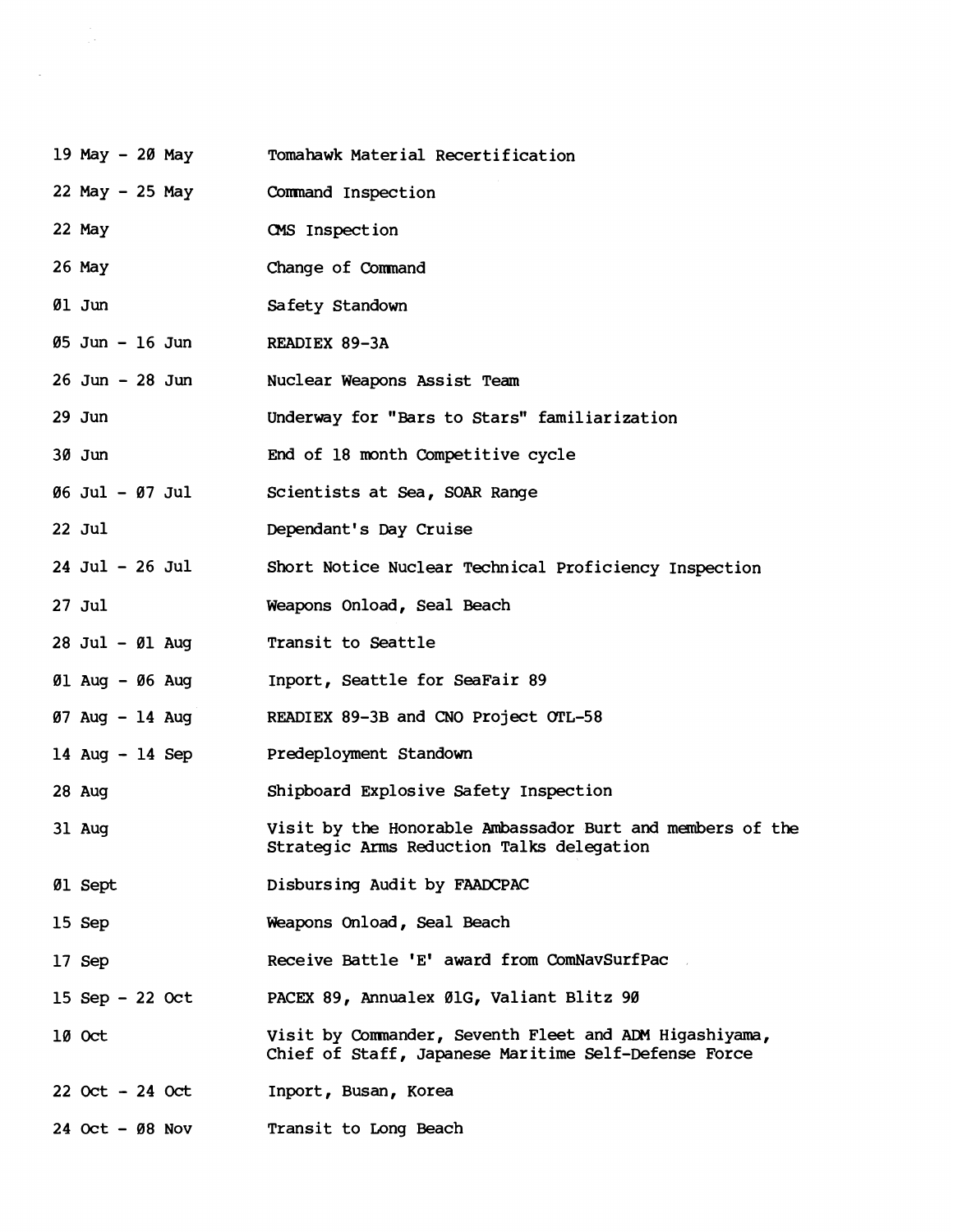- 09 Nov Arrive, Long Beach, **CA**
- 10 Nov ANTIETAM named as semi-finalist for Ney Memorial Award by SURFPAC
- 13 NOV 17 NOV Combat Systems Training Readiness
- 16 NOV 17 NOV Navy-wide Safety Standown
- 20 NOV 22 NOV Operational Propulsion Plant Examination
- 28 NOV 30 NOV Weapons Offload, NAS North Island and WpnSta Seal Beach
- 07 Dec Ship1 s Christmas Party
- $09~$  Dec Named as Runner-Up for Spokane Trophy for Excellence in Combat Systems by ComNavSurfPac
- 12 Dec Safety Standown
- 14 Dec Awards Ceremony
- 16 Dec Children's Christmas Party
- 19 **Dec**  Winner, Long Beach Naval Station "Christmas Lights" contest
- 19 Dec 31 DeC Holiday Standown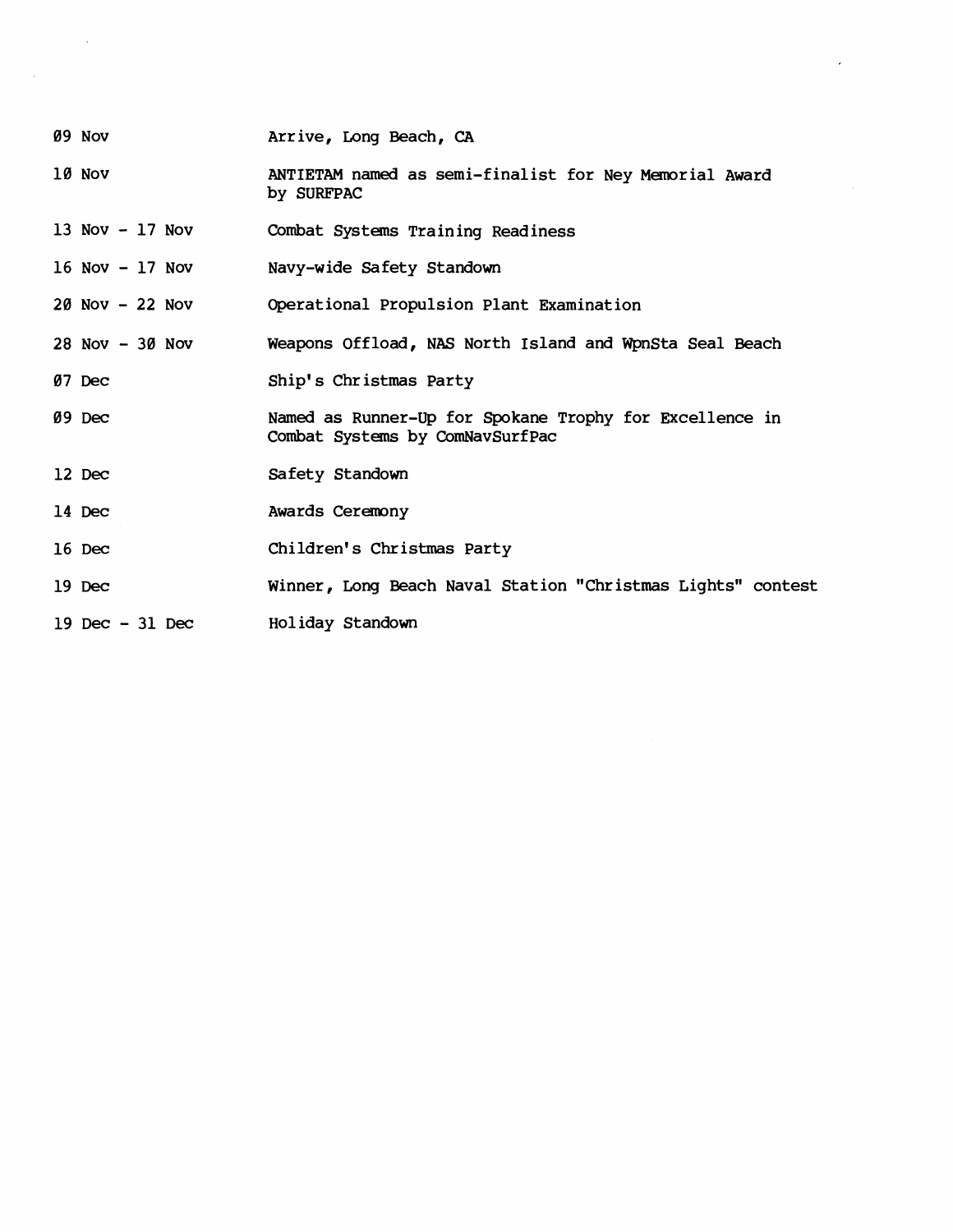## 10 Jan Wog Day.

Having been found worthy of admission into the Kingdom of Neptunis Rex, all of the slimy pollywogs endured the ancient rites of passage and became Trusty Shellbacks. ANTIETAM, in company with Battle Group Bravo, crossed the equator into the Southern Hemisphere in the Indian Ocean at longitude  $085^{\circ}$  54' East.

# 22 Jan - 23 Jan Sea Siam-89

Sea Siam-89 was a Seventh Fleet scheduled exercise involving U.S. Navy Battlegroups in transit from the Indian Ocean to the South china Sea and the Royal Thai Naval and Air Forces. Conducted in the Gulf of Siam and central Thailand on 22-23 January, it provided an excellent opportunity to work with the Thais in all warfare areas: AAW, ASUW, and ASW. The professionalism and aggressive attitude of the Royal Thai Navy was demonstrated early on when CVW-9 aircraft and B-52 assets from Guam were intercepted in a mock war-at-sea strike against RTN/USN surface forces. Numerous joint ASW exercises against a Mini Mobile Target (MMT), formation steaming exercises, another air raid, and a blue-vs-orange surface action group engagement rounded out a full slate of events. The enthusiasm on the part of the Thai forces made this exercise an unqualified success. (See Tab A)

## 22 Feb - 02 Mar Tiger Cruise

Always a lot of fun for the crew and guests alike, ANTIETAM stopped in Pearl Harbor on 21 February for a two day port visit and to pick up Tigers, male relative guests that embark for a few days to get a real taste of at-sea life. Over 80 brothers, sons, and fathers got a real treat and participated in almost every aspect of ANTIETAM life, from steering the ship to General Quarters to standing the midwatch. The Tigers debarked when ANTIETAM arrived home from WestPac on March 2. (See Tab **B)** 

07 Apr Aviation Assist visit/Aviation Readiness Evaluation ANTIETAM successfully completed the annual ComNavSurfPac Aviation Assist Visit (AAV) on 7 April. This single-day inspection examined both portable and installed aircraft handling equipment, personnel training records and qualifications, and the aviation fuel system. Additionally examined are the flightdeck and Vertrep zone firefighting equipment. The assist team judged ANTIETAM's material and personnel readiness as meeting or exceeding all inspection criteria, thus obviating the requirement for the usual subsequent Aviation Readiness Evaluation.

#### 24 Apr CNO Ship/Helicopter Safety Award

ANTIETAM and the team from HSL 43 Det **3** provided Battle Group Bravo with a highly effective, fully integrated LAMPS Mk 111 asset. Using the SH-60B for every conceivable mission, Det 3 logged in excess of 1200 landings and flew 1260 hours, all without a single safety incident. Air ambulance, ASW, NGFS air spotting, ASUW over-the-horizon targeting, Link 11 AutoCat, Aircraft Early Warning, and a never-before achieved LAMPS Mk I11 intercept of an unknown aircraft (later indentified as a Pakastani Atlantique MPA) were among the many jobs the LAMPS crew performed flawlessly. **An** outstanding effort allowed ANTIETAM to be the first cruiser to win this prestigious award. (See Tab C)

# 04 May - 05 May Supply Management Assessment

The Supply Management Assessment (SMA), conducted every 18 months by ComNavSurfPac, is a two day comprehensive assessment of the ship's logistic support system. It evaluates the condition, operation, administration, and accountability of the ship's Supply Department. Level of knowledge, inventory accuracy, record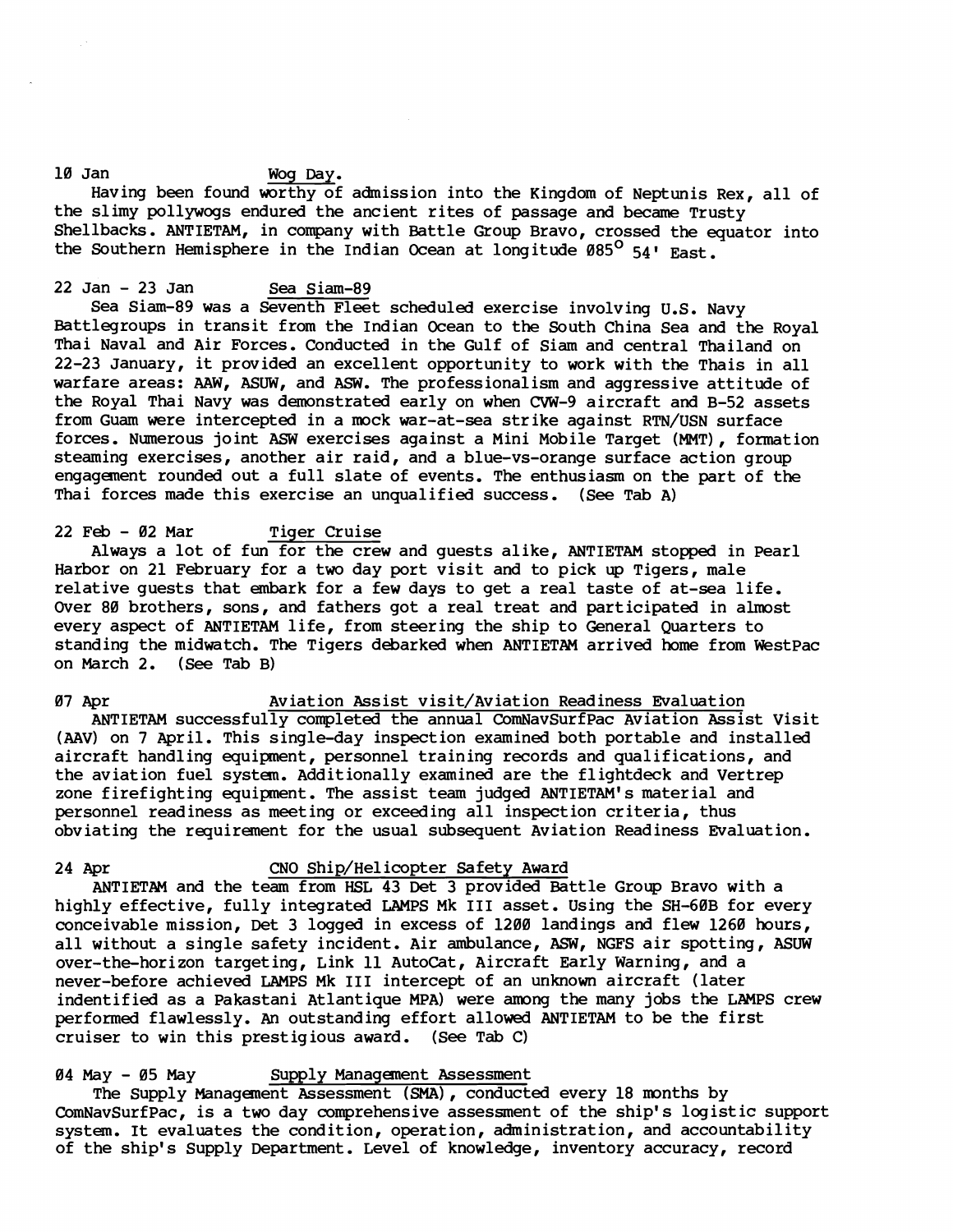keeping, crew support (ship' store, laundry, etc.), and food service were all examined and graded Excellent. This was the first step towards being selected as a finalist by SurfPac for the Ney Manorial Award for outstanding preparation and service of food in the ship's general mess. (See Tab D)

08 May - 12 May Interned iate Eng ineer ing Readiness Assessment This is the ISIC's look at the propulsion plant operation and damage control equipnent and usage. A detailed inspection of all training and PQS documentation was made as well as Repair locker inventories. Although no grade was given nor any drills held, it was the first look as a precursor for the Operational Propulsion Plant Examination in November.

22 May - 26 May Comnand Inspection/Change of Comnand

Prior to the change of comnand, ANTIETAM went through a rigorous comnand inspection by the ISIC, ComNavSurfGru Long Beach. This inspection looked at every administrative program the comnand had, from Secret material to Equal Opportunity. They also looked closely at the command's training plan and all PMS records. Everything was graded Excellent and ANTIETAM passed with flying colors. The inspection was followed by the relief of CAPT Philip J. Coady **(RADM** Selectee) by CAPT Lawrence E. Eddingfield on May 26. Guest speaker was RADM John Higginson, Comander, Naval Surface Group, Long Beach. CAPT Coady then reported to his new assignment in the Office of the Chief of Naval Operations as Director of Politico-Military Policy and Current Plans (OP-61).

24 Jul - 27 Jul Short Notice Nuclear Technical Proficiency Inspection The final step in retaining Nuclear Weapons certification was completed in late July with a short notice NTPI by ComNavSurfGru Long Beach and NucWepsTraGruPac. Evaluated overall as SATISFACTORY, the inspecting team looked at every aspect of nuclear weapons: comnand and control, technical operations, ship's security, Personnel Reliability Program administration, and nuclear safety. ANTIETAM was given a grade of OUTSTANDING in almost every inspection area. (See Tab **E)** 

07 Aug - 14 Aug Readiex 89-3B and **OTL-58** 

Preceded by six days of liberty in Seattle for SeaFair '89, Readiex 89-3B was an exercise with Battle Group Romeo, comnanded by Comnander, Cruiser Destroyer Group One in USS NEW JERSEY, and the continued attanpt to set up Link 11 operations with the US Air Force's Southwest Air Defence Sector. Establishing an effective data link between the Air Force and the Navy had been a major goal of both services for several years. Much patience and hard work yielded highly successful results. Several days later, as part of the scenario buildup, ANTIETAM launched it's fifth Tomahawk cruise missile, this time a TLAM/C, as part of the CNO's project  $\overline{OTL-58}$ . The launch and subsequent flight was a complete success, allowing scientists at OPTEVFOR to gather a lot of data for future weapons development. (See Tab F)

#### 31 Aug Ambassador Burt Visit

The Honorable Ambassador Burt and numerous members of the Strategic Anns Reduction Talks delegation paid a visit to ANTIETAM with the goal of achieving a better understanding of the principles of nuclear anns verification. The tour of the forward Vertical Launch System and all aspects of the Tomahawk Weapons System, capped by a superb dinner in the wardroom, provided them with a much clearer picture of the complex Sea Launched Cruise Missile issue, and allowed Anbassador Burt and his team to better comnunicate the US Government's position to the Soviets in Geneva. (See Tab G)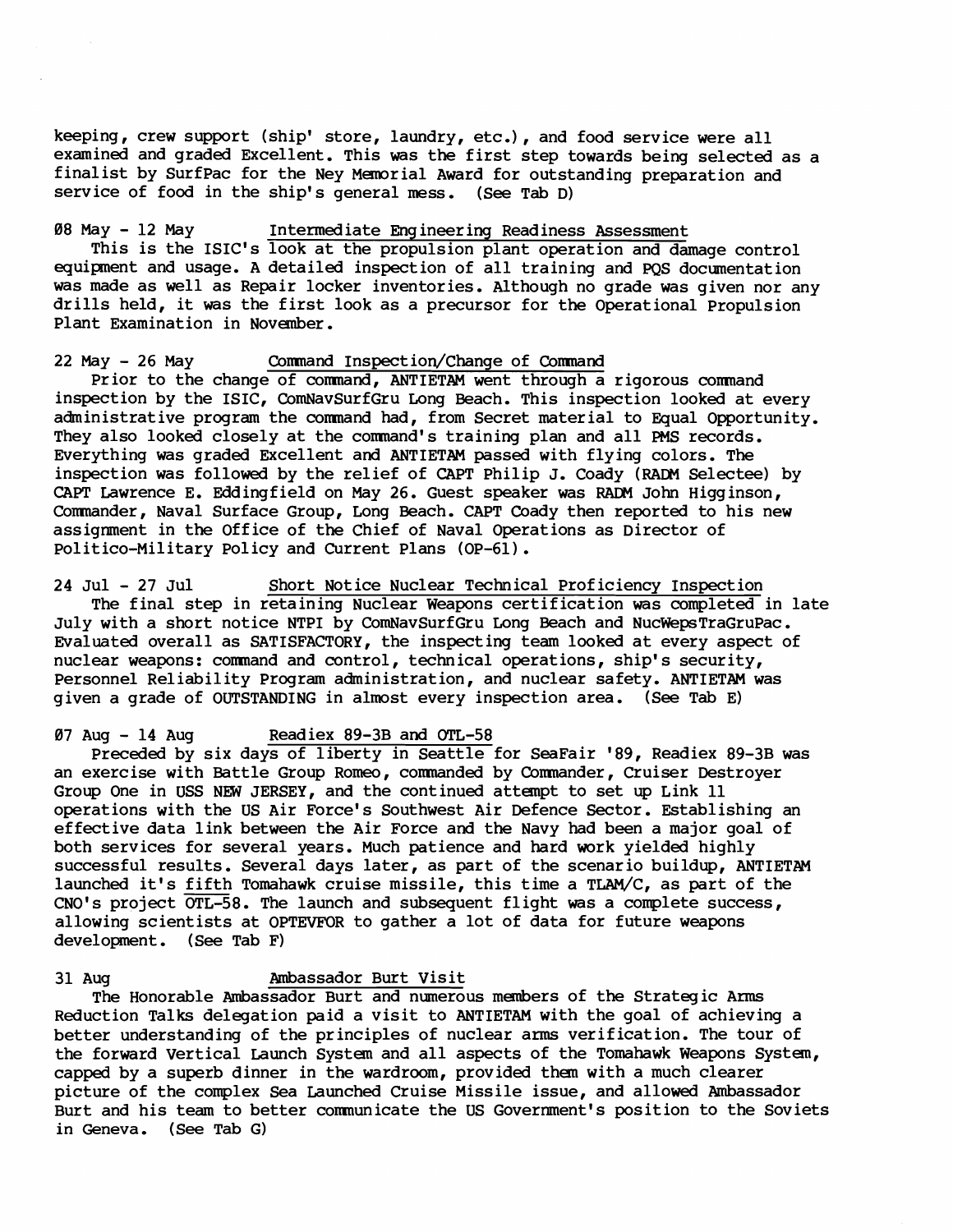## 15 Sep - 09 Nov PACEX 89

PACEX 89 was a collection of exercises designed by Seventh Fleet to determine the ability of US and allied naval forces to sustain high tempo combat operations for an extended period. Consisting of the largest assembly of ships and aircraft in the Pacific since **WW** 11, three different carrier and two different battleship battle groups gathered off the west coast, steamed through the Gulf of Alaska and Pacific Ocean to Japan, and merged to conduct integrated Battle Force operations against "hostile" forces of the US **amd** Japanese Air Force and Navy as exercise ANNUALEX 01G. ANTIETAM provided services as the Anti-Air Warfare Coordinator (AW) for her successive battle groups and as alternate AAWC for the entire Battle Force. Steaming into the Sea of Japan, ANTIETAM was also the **AAWC** for the Amphibious Task Force as they made their assault on the South Korean beach as exercise VALIANT BLITZ 90. Operational changes were:

| 15 Sep-22 Sep        |         | CTG 30.8 | <b>BG</b> Romeo   |
|----------------------|---------|----------|-------------------|
| 22 Sep-Øl Oct        |         | CTG 30.6 | <b>BG</b> Foxtrot |
| <b>01 Oct-15 Oct</b> |         | CTG 70.6 | BF Zulu           |
| 15 Oct-22 Oct        | CTF 760 |          | ARG Bravo         |
| 22 Oct-Øl Nov        |         | CTG 70.4 | <b>BG</b> Charlie |
| 01 Nov-09 Nov        |         | CTG 30.4 | <b>BG</b> Charlie |
|                      |         |          |                   |

Particularly challenging were the aerial group photgraph of all 49 ships steaming in formation, and a firepower demonstration for the Japanese Distinguished Visitors. The return voyage to Long Beach consisted mostly of fastening ones seat belt and hanging on as Typhoon Forrest made life most unpleasant with 22 ft seas, 50 kt winds, and rolls in excess of 40 degrees. (See Tab **H)** 

## 17 Sep Battle Efficiency "E" award

Results of the Battle Efficiency and Warfare Excellence awards for the competetive cycle ending 30 June by ComNavSurfPac named ANTIETAM as the winner for all cruisers in SurfPac. Demonstrating an outstanding ability in all warfare areas, the "E" for excellence was awarded in ASW, Engineering, Gunnery, Missiles, Damage Control, and Electronic Warfare, and a large number of exercises covering every conceivable type of battle scenario was done and graded by an outside observer. Competing against all other cruisers in the areas of mission effectiveness, military smartness, safety, personnel and administration, upkeep and maintenance, and required inspections, ANTIETAM was judged superior in every respect and most deserving of this prestigious award. (See Tab I)

### 15 Nov - 17 Nov Safety Standown

Spurred by a series of unrelated safety accidents, the Chief of Naval operations ordered a 48 hour Navy-wide stand down for all hands to review basic safety and operating procedures. Brought about by an embarrasingly large number of seemingly unrelated incidents, including ship collisions and aircraft crashes, everyone from the CNO to the newest recruit took 2 1/2 days to review safety procedures in areas such as the flight deck, small boats, navigation and ship handling, flammible liquids, ordnance handling, motorcycle and traffic safety, athletic safety, and drinking and driving. This was the third of four safety standowns conducted by the ship this year. (See Tab J)

# 20 Nov - 22 Nov Operational Propulsion Plant Examination

Conducted by CinCPacFlt's Propusion Examining Board (PEB), it was an extensive and thorough look at how ANTIETAM operated the propulsion plant. Though the overwhelming emphasis was on correct casualty procedures and safe operation, an intensive look at the material condition of all engineering equipment and the ship's firefighting capability was also made. Declaring ANTIETAM to be "the best we've seen to date," the PEB gave Above Average or Excellent grades in every